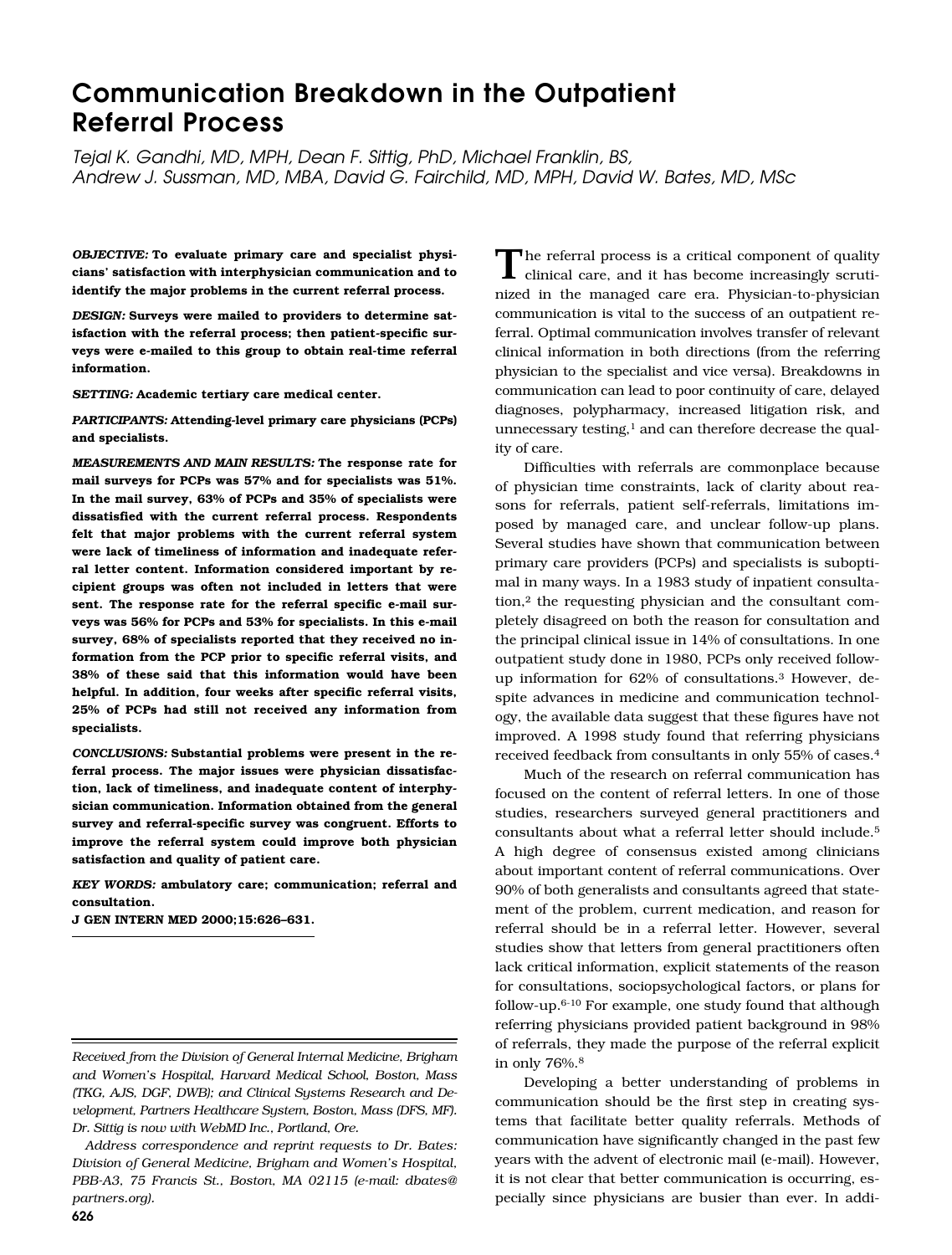tion, little is known about the reasons for inadequate physician communication and what the significant barriers are to effective communication from the physicians' perspective.

To evaluate our current referral process in order to improve its quality, we sought to measure physician satisfaction with the current referral process at our institution; identify the type of communication that is occurring and evaluate the adequacy of provider communication both in general and for specific referrals; identify the major problems with the current referral system; and identify potential targets for improvement.

## **METHODS**

## **Description of Current Referral Process**

This study was performed at Brigham and Women's Hospital, an academic tertiary care teaching and referral center. Our institution has a computerized medical record including outpatient notes and e-mail, which all physicians can access.11 However, while almost all PCPs use the computerized record regularly, specialists often do not. Communication at the time of referral at our institution relies on dictated notes, e-mail notes, or direct personal communication between providers that is not computerized. These interactions occur at the discretion of the providers.

## **Study Design**

We conducted 2 types of surveys. First, we performed a mail survey that asked providers about their satisfaction with the referral process, the major problems with the system, and what they felt was important content to convey in referral letters. However, we were concerned that providers might selectively remember referral instances in which communication had been poor and overemphasize certain cases. Therefore, to reduce recall bias we performed a second e-mail survey in real-time, in which we asked providers about specific individual referrals (referenced by date of visit and patient information). The goal was to obtain detailed, concurrent, referralspecific information about actual communication (see below).

#### **Mail Survey**

**Distribution.** Physicians studied included 84 PCPs and over 400 specialists who practice in the Boston area and are affiliated with our institution (both on-site and offsite). We mailed one survey to all 84 PCPs (including both on-site and community-based physicians), and a slightly different instrument with specialty-related questions to 405 specialists. The PCPs were all attending-level physicians. Specialists were selected for the survey if they had received more than ten managed care referrals within the past 2 years. We sent follow-up letters to all physicians who had not responded after 4 weeks. The survey was performed from September to November of 1997. The response rate was 57% for PCPs and 51% for specialists.

**Design.** We used a confidential mail survey to assess the overall referral process and physician satisfaction with the process. Questions about satisfaction were on a 1 to 5 scale (1 = very dissatisfied, 2 = somewhat dissatisfied,  $3$  = neither satisfied nor dissatisfied,  $4$  = somewhat satisfied,  $5 = \text{very satisfied}$ . Questions about the frequency of various activities were also scored on a 1 to 5 scale  $(1 =$ rarely,  $2 = a$  few times,  $3 =$  sometimes,  $4 =$  most of the time,  $5 =$  always). Questions about the importance of information used a 1 to 5 scale as well  $(1 -$  unimportant,  $2 =$  somewhat unimportant,  $3 =$  neither unimportant nor important,  $4 =$  somewhat important,  $5 =$  very important). Questions to determine how often information was included in notes also used a 1 to 5 scale  $(1 -$  almost never  $[-5\%]$ , 2 = occasionally  $[-25\%]$ , 3 = sometimes  $[25\%]$ 50%],  $4 =$  usually [50%–75%],  $5 =$  almost always [>75%]). Questions to PCPs and specialists were virtually identical, with "mirror image" wording.

#### **E-mail Survey**

**Distribution.** An automated program was created to detect referral visits by new patients to orthopedics, cardiology, and gastroenterology. These specialties were chosen because of their high volume of referrals. The day after the visit occurred, an e-mail message was sent to the specialist. The e-mail had the patient's name, date of visit, and PCP at the top, and the survey questions below. If there was no response within 3 days, a repeat survey was sent. Two weeks after the referral visit, the PCP survey was sent. The e-mail included the patient's name, date of visit, PCP name, and the survey questions. Again, if there was no response within 3 days, a repeat survey was sent. If the PCP had not received information at two weeks, the same survey was sent again at 4 weeks (again, with a 3 day repeat if necessary).

Data were collected from May to July 1998. The response rate for specialists was 53%; the response rate for PCPs was 56% at 2 weeks and 70% at 4 weeks. In addition, for each referral, patient information was collected from the electronic medical record (age, gender, race, and insurance type).

**Design.** To obtain more concurrent detail about communication between PCPs and specialists regarding specific referrals, we created a confidential real-time e-mail survey to send to both sets of providers. Each e-mail survey referenced a specific referral visit that had occurred. Surveys were very brief (4 questions) and had yes/no responses. Respondents could complete and return the survey within e-mail. Surveys to specialists asked, for a specific referral visit, whether they had received a referral letter prior to the visit and whether they had all the necessary informa-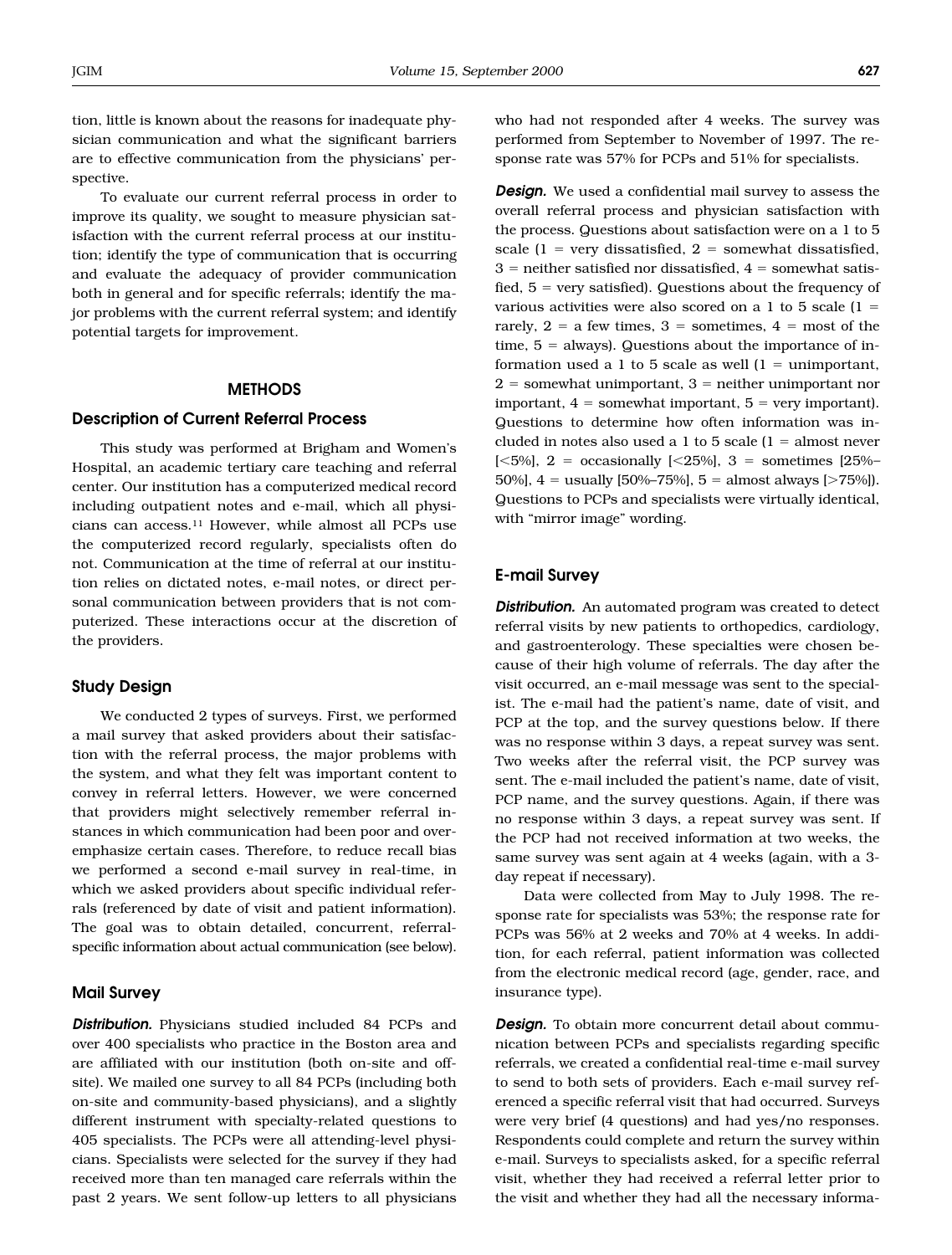#### **Analysis**

Satisfaction was defined as a reported survey response of either 4 (somewhat satisfied) or 5 (very satisfied). Dissatisfaction was defined as a reported survey response of either 1 (very dissatisfied) or 2 (somewhat dissatisfied). Responses from PCPs and specialists were grouped and averaged using the SAS program (SAS Systems, Inc., Cary, NC). Student's  $t$  tests and  $\chi^2$  analyses as appropriate were performed to compare PCP and specialist responses.

## **RESULTS**

#### **Mail Survey Results**

**Overall Dissatisfaction.** Of the 48 PCPs who responded, 30 (63%) reported they were dissatisfied with the current managed care referral system. While PCPs were more often dissatisfied with the process than specialists  $(P <$ .001), 35% of specialists were also dissatisfied.

The PCPs said that the 3 biggest problems with the current referral system were lack of timeliness of information from specialists, redundancy of the current process, and time required to create adequate referral notes (Table 1). Specialists reported that the 3 biggest problems with the current referral system were lack of timeliness of information from the PCPs, time required for medical management or insurance approvals, and lack of clarity of note content from PCPs.

**Method of Information Exchange.** The most common forms of PCP communication with specialists were letters (40%), followed by computerized notes (33%) and e-mail (28%). Specialists also reported communication via letters (73%), computerized notes (47%), and e-mail (24%).

**Content of Information Exchange.** Regarding the information they provided to the other group (Table 2), 28% of PCPs and 11% of specialists were somewhat or very dissatisfied. Primary care providers were significantly more often dissatisfied ( $P < .005$ ). In addition, 28% of PCPs and

43% of specialists were dissatisfied with the information received from the other group. On average, specialists reported that they did not receive enough information to adequately address the problem 23% of the time. Primary care providers said that 19% of their referrals were "repeat referrals"—referrals that had to be repeated because the patient's problem was not addressed completely during the initial visit.

Specialists reported that the most important information they needed from PCPs was problems to be addressed, clinical questions to be answered, details the patient was unable or unlikely to provide, medical problems, and medications. However, PCPs often do not include this information (Table 3). For example, 74% of PCPs stated that they often do not include medications, and 68% stated that they often do not include medical problems. Primary care providers felt that the most important information they want from specialists is answers to specific questions, the specialist assessment of the patient, results of tests and procedures, and therapy proposed or initiated. A substantial percentage of specialists often omit this information as well (Table 3).

**Timeliness of Information Exchange.** Forty-eight percent of specialists were dissatisfied with the timeliness of information from PCPs (Table 2), and 50% of PCPs were dissatisfied with the timeliness of feedback from specialists. Specialists stated that they responded to PCPs within 7 days of the patient's visit 87% of the time; in contrast, PCPs reported that only 36% of the time did they receive follow-up within 7 days.

## **E-mail Survey Results**

**Content of Information Exchange.** There were 105 referrals for which specialist responses were obtained. Of these, 53 were from gastroenterology, 37 from orthopedics, and 15 from cardiology. Overall, 68% of specialists reported that they did not receive prior information from the PCP, and 38% of these reported that this information would have been helpful. No substantial differences were found between specialties. Specialists who did not receive prior communication were less likely to report that they knew the problem to be addressed, the question to be answered, or that they had received all the patient information they needed (Table 4) (all  $P < .05$ ). No significant rela-

| Table 1. Most Significant Problems with the Current Referral Process |
|----------------------------------------------------------------------|
|----------------------------------------------------------------------|

| <b>Primary Care Providers</b>                     | % Reporting<br>a Problem | <b>Specialists</b>                               | % Reporting<br>a Problem |
|---------------------------------------------------|--------------------------|--------------------------------------------------|--------------------------|
| Timeliness of information from specialists        | 54                       | Timeliness of information from PCP               | 41                       |
| Redundant aspects of the current process          | 35                       | Time required for insurance approvals            | 39                       |
| Time required to create an adequate referral note | 31                       | Time required for medical management approvals   | 31                       |
| Difficulty in finding a specialist                | 29                       | Lack of clarity of note content from PCP         | 27                       |
| Lack of knowledge of role of medical management   | 29                       | Time required to create an adequate note for PCP | 21                       |
| Time required for medical management approvals    | 15                       | Redundant aspects of the current process         | 18                       |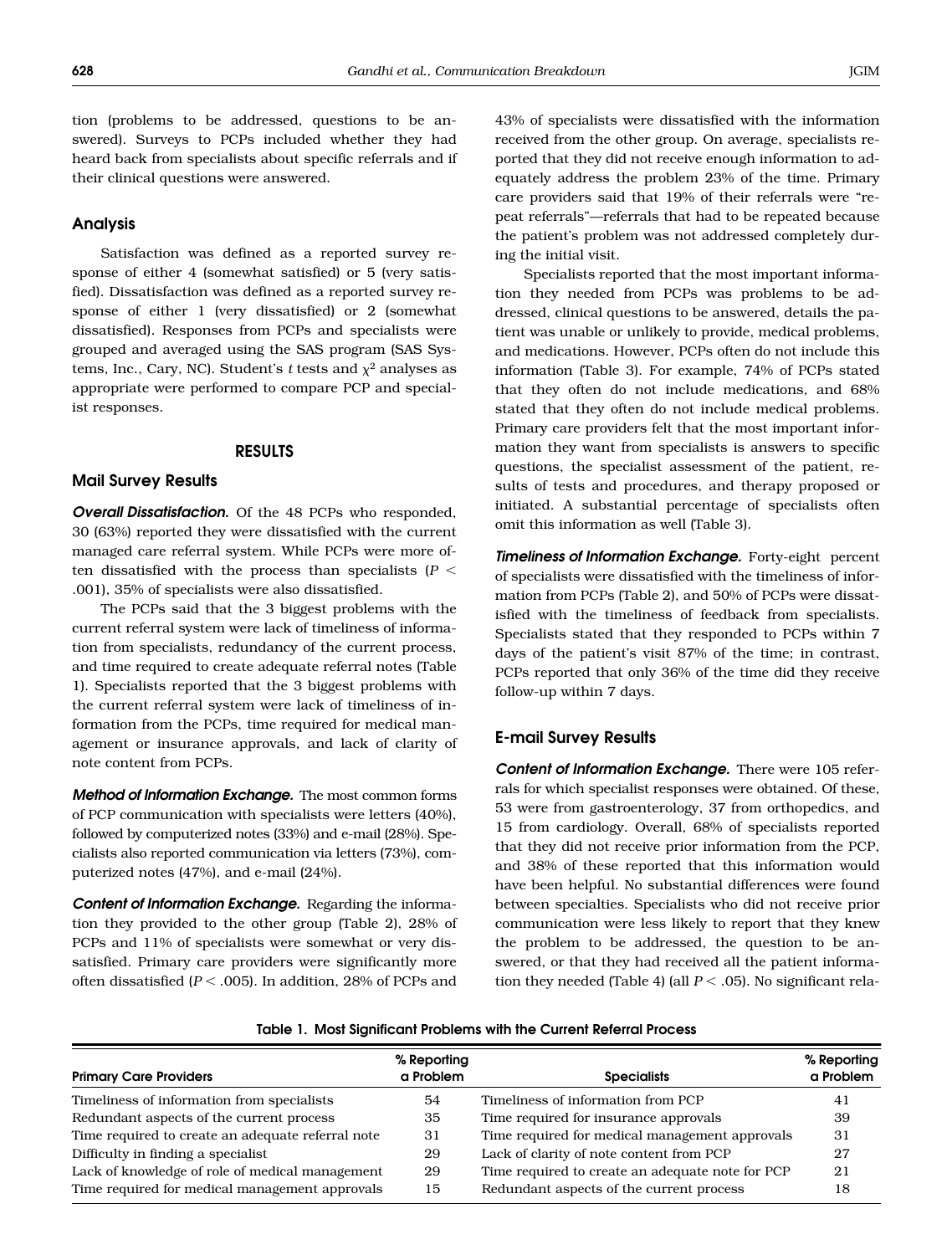|                                                              | <b>Primary Care Providers (%)</b> | <b>Specialists</b> |
|--------------------------------------------------------------|-----------------------------------|--------------------|
| Dissatisfaction with content of information they provided*   | 13 (28)                           | 22 (11%)           |
| Dissatisfaction with content of information they received    | 13 (28)                           | 85 (43%)           |
| Dissatisfaction with timeliness of information they received | 24 (50)                           | 95 (48%)           |

|  |  |  |  |  | Table 2. Dissatisfaction with Information Content and Timeliness of the Referral Process |
|--|--|--|--|--|------------------------------------------------------------------------------------------|
|--|--|--|--|--|------------------------------------------------------------------------------------------|

 $*P < .005$ .

tionship existed between specialty type and receipt of letters. However, specialists in cardiology and gastroenterology were more likely to send letters than orthopedic surgeons.

**Timeliness of Information Exchange.** There were 112 referrals from PCPs to specialists that had PCP responses by e-mail. Two weeks after the referral visit, 40% of PCPs had received no information from the specialists. Four weeks after the referral visit, 25% of PCPs still had not received any information from the specialist. Patient demographics (age, gender, race) and managed care insurance status did not affect whether PCPs or specialists received letters.

#### **DISCUSSION**

In this study, we found that both PCPs and specialists at our institution were dissatisfied with the current referral process. We surveyed providers for general impressions of the referral process and with regard to specific referrals, and found issues of inadequate referral content and timeliness in both. The referral-specific data obtained by e-mail survey were remarkably congruent with the mail survey information. A key issue was the large discrepancy between what both groups of physicians thought was important information to convey and what they were actually communicating. In addition, key barriers to communication were identified, such as time to create an adequate note. Interestingly, patient factors and managed care insurance type were not associated with receipt of information, perhaps demonstrating that the problem is with the referral system as a whole. Like many other systems in medicine, $12$  this system was never consciously designed and leaves much to be desired. These data suggest that systems to improve the transfer of information from PCPs to specialists and vice versa could improve the quality and efficiency of care for patients that are referred.

Communication issues are important for physician satisfaction and for quality of care. Physicians making referrals have switched hospitals and specialists because of poor communication.13 In addition, physicians who received feedback were the most satisfied with communication from consultants and with the care their patients received.4 Finally, improving communication before referral visits occur can reduce inappropriate referrals.<sup>14</sup> Thus, making the communication system more functional and precise could improve both physician satisfaction and the quality of care.

A critical component of effective referral communication is the referral letter. Both PCPs and specialists were dissatisfied with the content of the letters they provided each other and with the information they received. There were many items that specialists wanted to know that PCPs said they often did not include. This problem is not likely to be due to a lack of understanding about what is important to specialists, given the known consensus about note content previously demonstrated between generalists and specialists.5 Therefore, the lack of inclusion of important information is more likely due to time pressure. Both groups reported that the time required to cre-

| Most Important Information Specialists Want from PCPs | % of PCPs that Report Sending This Information<br>$<$ 75% of the Time        |
|-------------------------------------------------------|------------------------------------------------------------------------------|
| Problems to address                                   | 18                                                                           |
| Questions to answer                                   | 23                                                                           |
| Details patient is unable or unwilling to provide     | 69                                                                           |
| Medical problems                                      | 68                                                                           |
| Medications                                           | 74                                                                           |
| Most Important Information PCPs Want from Specialists | % of Specialists that Report Sending This Information<br>$<$ 75% of the Time |
| Answers to specific questions                         | 21                                                                           |
| Specialist assessment of patient                      | 12                                                                           |
| Results of test and procedures                        | 34                                                                           |
| Therapy proposed or initiated                         | 21                                                                           |

| Table 3. Information Providers Want and Percentage of Providers who Report Sending this Information |  |  |  |
|-----------------------------------------------------------------------------------------------------|--|--|--|
|                                                                                                     |  |  |  |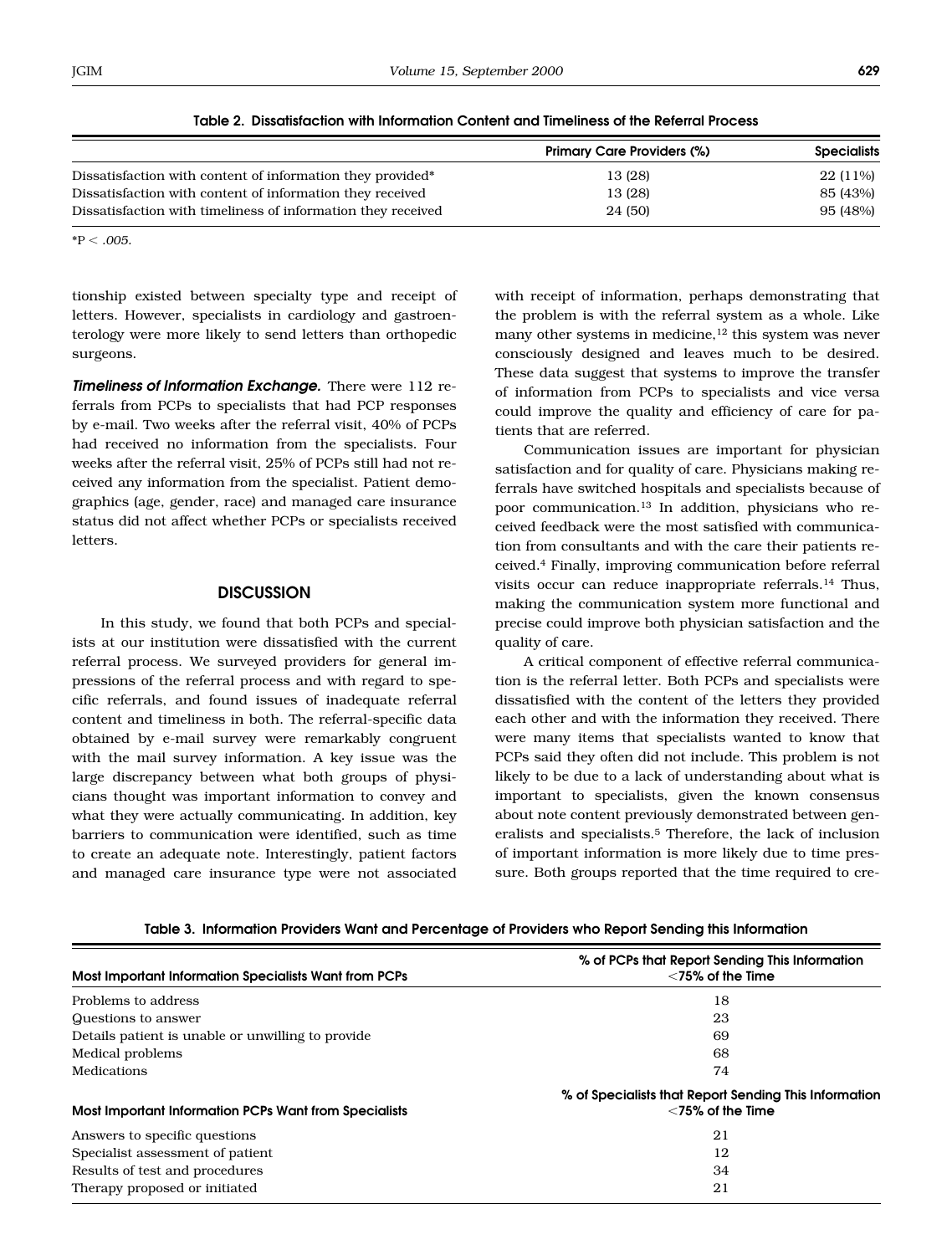|                                                     | <b>Specialist Received Prior</b><br>Communication, % $(n = 33)$ | No Communication Prior to<br>Referral, % $(n = 71)$ |
|-----------------------------------------------------|-----------------------------------------------------------------|-----------------------------------------------------|
| Knew problem to be addressed                        | 100                                                             | 88*                                                 |
| Knew question to be answered                        | 100                                                             | 84*                                                 |
| Had all patient information needed for the referral | 100                                                             | $57*$                                               |

**Table 4. Specialist Knowledge of Referral Issues**

 $*P < .05$ .

ate adequate notes was an important barrier. It has been shown that the quality of consultant reports increases directly with the amount of referral information originally received.15 Therefore, inadequate notes as perceived by both the PCPs and specialists in this study are likely to impact on the quality of the referral process. Interventions designed to streamline the referral process as a whole and to reduce the time required to create notes could improve the quality and content of notes.

Specialists were also dissatisfied with the timeliness of information they received, and 68% reported that they did not receive information before the referral visit. Therefore despite technological advances in communication (e.g., e-mail), we found that a large percentage of patients were referred without communication between providers. In addition, only approximately 25% of providers were using e-mail for referral communication. Not surprisingly, specialists who did not receive referral communication were significantly less likely to know what problems and issues caused the referral. Inadequate letter content and poor timeliness could account for the substantial percentage of specialists who did not have enough information to adequately address the problem. This in turn could lead to additional visits or redundant testing, and therefore increased costs. From the patient's perspective, the current system is hard to defend. Also, PCPs reported a 19% repeat referral rate due to problems not completely addressed at the first visit, some of which may be related to inadequate initial communication. Thus, both cost savings and better quality of care could result from improved referral note content and timeliness.

Similarly, PCPs were dissatisfied with the timeliness of communication. Four weeks after the referral visits, 25% of PCPs had not received information from specialists. Greater knowledge of consultation results could prevent time-consuming phone calls and could improve subsequent PCP-patient interactions. In one study, receipt of feedback from specialists was strongly related to communication by the PCP to the consultant at the time of referral. Referring physicians who personally contacted consultants or who supplied them with significant clinical information were more likely to learn the results of the consultation.4,8 This effect suggests that interventions to facilitate communication could have a major impact on the quality of the referral process.

In managed care environments, facilitating and improving the referral process is essential to maintaining

the referral base of the organization and practicing costeffective medicine. One study showed that communication between primary care and specialist physicians may be impaired when multiple health insurance plans with restricted panels of participating physicians are implemented in communities.<sup>16</sup> In that study, physicians reported that for managed care patients, they were less likely to know the specialist, to speak personally with the specialist, or to send a written summary to the specialist. So-called integrated delivery systems have an obligation to invest in systematic communications programs to ensure proper flow of information between physicians and true integration.

One limitation of this study is that it was based at a single large tertiary care teaching and referral center. The problems faced by physicians at this site are likely very different from the challenges at smaller institutions. Both PCPs and specialists stated that system redundancy was an important problem. As referral processes become more complicated due to the complexity of health care plans and approval processes, medical centers of all sizes need to create systems that work smoothly and efficiently in order to minimize the clerical work of physicians. Large centers with more complicated referral patterns and administrative systems may find this especially challenging. A second potential limitation is respondent bias, particularly given our response rates. Physicians who were more dissatisfied may have been more likely to answer the survey. However, this still means that a large percentage of physicians in our system are clearly dissatisfied. It is unlikely that physicians who are poor communicators would have been more likely to respond to the surveys. Therefore, the issues of dissatisfaction and inadequate communication cannot be ignored.

In summary, communication between PCPs and specialists during the referral process is often inadequate both in terms of quality and timing, physicians are dissatisfied with the process, and physicians identify several important barriers to communication including time required to create adequate notes and redundant processes. Communication needs to be examined in greater detail to determine ways to improve it. Potential strategies include automating referral communication and letter generation through computerized referral applications. We are currently in the process of developing this kind of system. Future studies will examine whether improving communication can result in better patient outcomes, patient sat